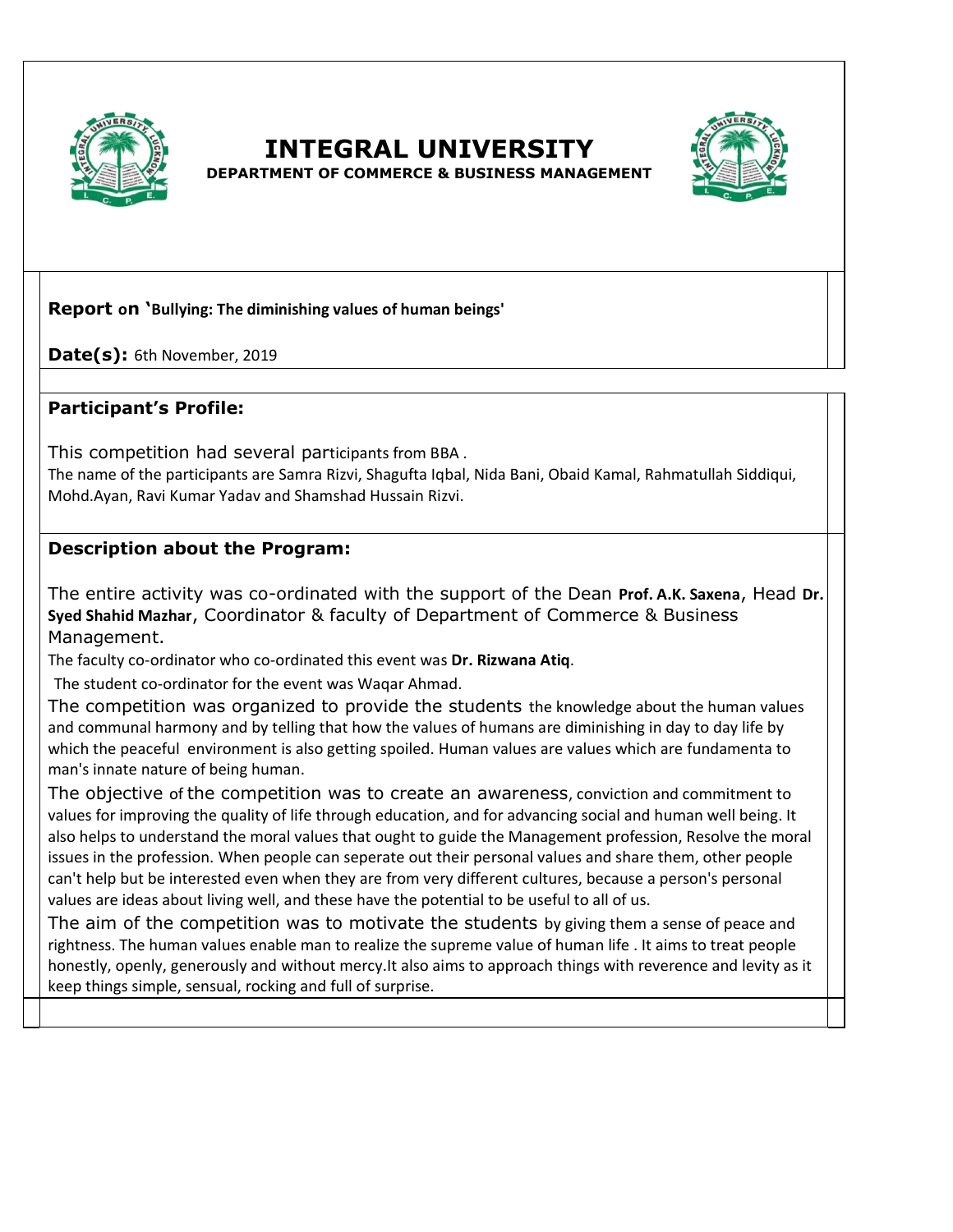## **Feedback:**

All the students had expressed their gratitude to members of Department of Commerce and Business Management, Integral University for organizing such an activity to make awareness of **'HUMAN VALUES'** & for their guidance to create a peaceful environment.